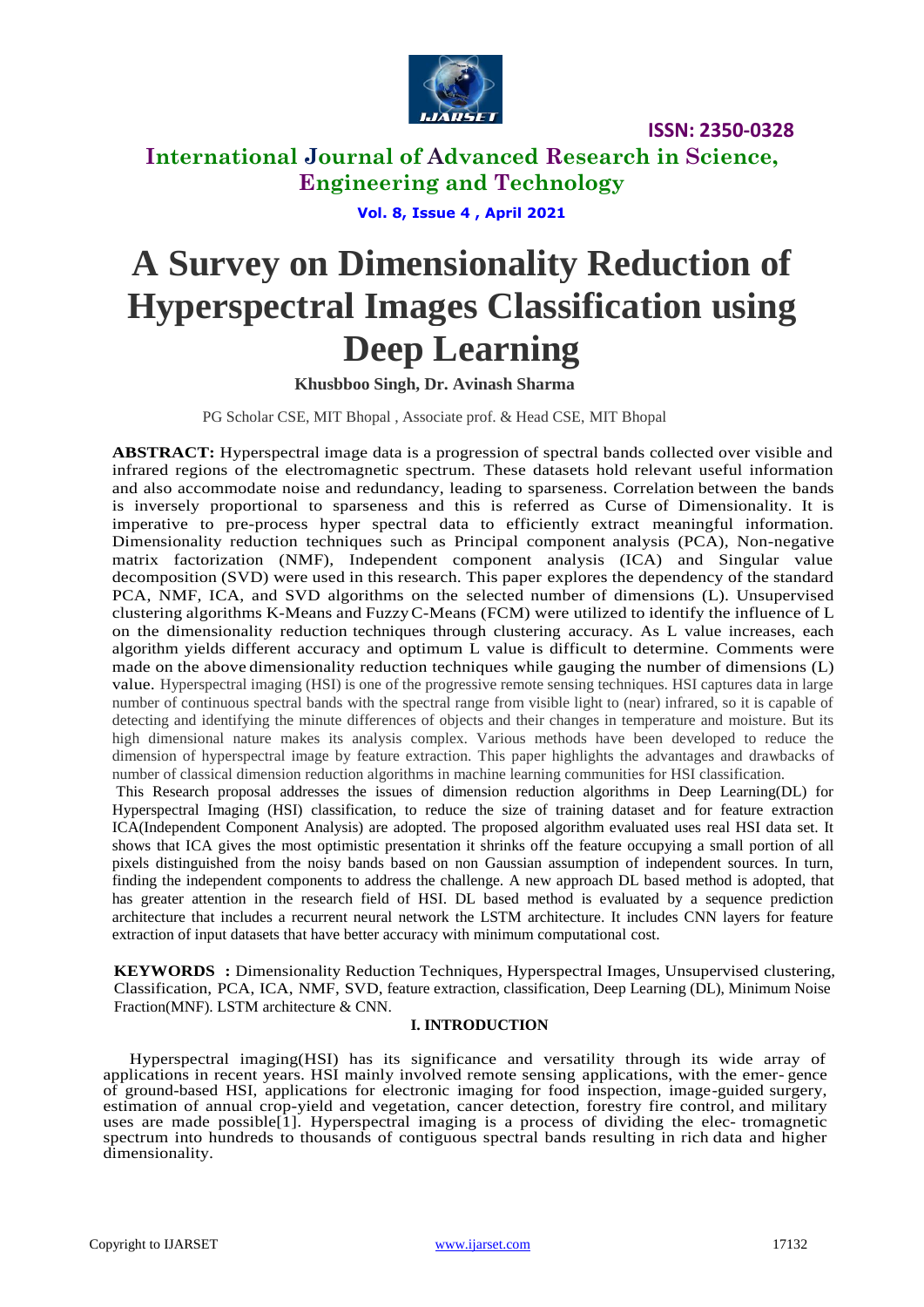

### **International Journal of Advanced Research in Science, Engineering and Technology**

### **Vol. 8, Issue 4 , April 2021**

Due to large number of spectral bands in HSI the raw data produced is not suitable for use. The abundance of data becomes problematic as data redundancy is prevalent, along with the increase in sparsity and noise, rendering it nearly impossible to extract any meaningful infor- mation. In order to utilize the hyperspectral data, we must first pre-process the hyperspectral data by reducing the number of dimensions to a reasonable size. The data becomes appropriate for evaluation as meaningful information may be derived. While reducing the data from a high dimension to lower dimensions, objects and features must be preserved to maintain integrity ofthe data.

 HSI is a foremost research area in Remote Sensing. Hyperspectral remote sensing, which provides very high spectral resolution image data with hundreds of contiguous and narrow spectral bands, has been widely used for discriminating the various land–cover types in HSIs. [1]. It is also referred as imaging spectroscopy, which partition the spectral regions into abundant bands and generates visible images from them. Hyperspectral data usually consists of the spectral bands depicting the ultraviolet (200-400 nm), visible (400-700 nm), near infrared (700-1000 nm), and short-wave infrared (1000- 4000 nm).HSI are generally preferred over typical images for applications like environmental monitoring, forestry and crop analysis, thin films, remote sensing, security and defense, medical diagnose, mineral exploration, food analysis and surveillance. [2].

Recently, there is a noticeable increase in the number of Hyperspectral sensors on-board various satellites/airborne platforms. The data can be collected from different hyperspectral sensors like Airborne Visible Infrared Imaging Spectrometer (AVIRIS), Hyperspectral Digital Imagery Collection Experiment (HYDICE), Hyperspectral Imager (HySI), HYMAP, Compact Airborne Spectrographic Imager (CASI), Digital Airborne Imaging Spectrometer (DAIS), Reflective Optics System Imaging Spectrometer (ROSIS), Airborne Imaging Spectrometer for Applications (AISA) and Hyperion.[3]

Human eye is able to distinguish between objects based on the respective spectral responses those responses are limited part of electromagnetic spectrum[1]. However, multispectral imaging sensors acquire in Fig.1,the electromagnetic spectrum bands. Its observed that the multispectral images uses only three bands among spectral range with huge band interludes, extends around visible region upto infrared regions of the spectrum.



### Fig.1: EM Spectral Bands

Images in simplest form whose bands are not necessarily contagious as seen in Fig.1 the electromagnetic spectrum bands. Its observed that the multispectral images uses only three bands among spectral range with huge band interludes, extends around visible region upto infrared regions of the spectrum. However due to this less number of spectral bands discrimination between various materials is the limiting factor [2]. With the involvement of hyper spectral sensing it is made possible to acquire several hundred bands with extremely intense frequency spectral resolution that can execute to discriminate subtle differences and ground covers[4] a clear illustration can be viewed in Fig.2.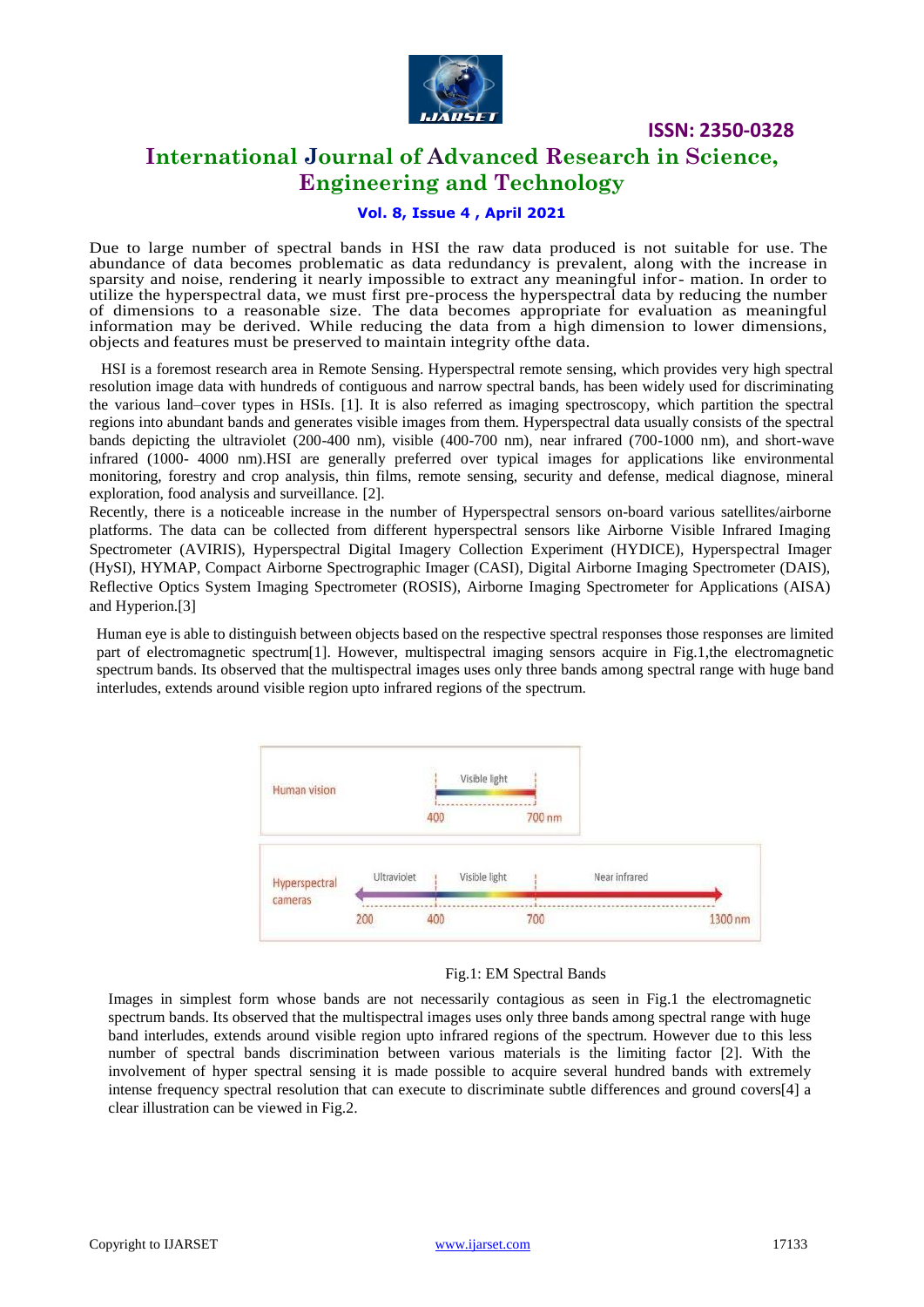

## **International Journal of Advanced Research in Science, Engineering and Technology**

**ISSN: 2350-0328**

**Vol. 8, Issue 4 , April 2021**



Fig.2: Multispectral Vs Hyperspectral Imaging



Fig.3: Spectral signatures of earth materials in different spectral regions

As hyperspectral imaging sensors acquires images in a very close spectral bands that results in a high dimensional data feature sets in spectral and spatial resolutions that contains redundant information[5].The increased spectral resolution of HSI allows in subtle discrimination of land services and different material by exploiting a property that each material has their respective spectral signatures, as seen in Fig..3, which was not possible previously due to low spectral resolution of multispectral imaging sensors[3].

### **II.NEED FOR DIMENSION REDUCTION**

Dimensionality reduction is a branch of mathematics that deals with the complexities of huge data sets and enterprise to reduce the dimensionality of the data while capturing its important features. As the complexity of sensors have increased the ability to store enormous amounts of data, reduction algorithms are becoming more essential today. Hyperspectral sensors captures roughly a hundred times the amount of information compared to typical optical sensor. The number of bands as well as the correlation between the bands in HSI data is plentiful and strong. Copious of the data brings difficulties to data storage as well as for data processing. This somewhat limits the applying of the HSI data in some degrees. Also traditional methods which have been designed for multi-spectral image data cannot be easily applied to HSI. So, dimensional reduction in HSI without losing significant information about objects of interest is much essential.

The curse of dimensionality coined by Bellman in 1961 refers to the concept of the expo- nential increase in data in direct relation to the number of dimensions [2]. As the number of dimensions increase, the space between available data points increase making it become sparse. Curse of dimensionality becomes obvious as important features and objects become sparse. Thus, making it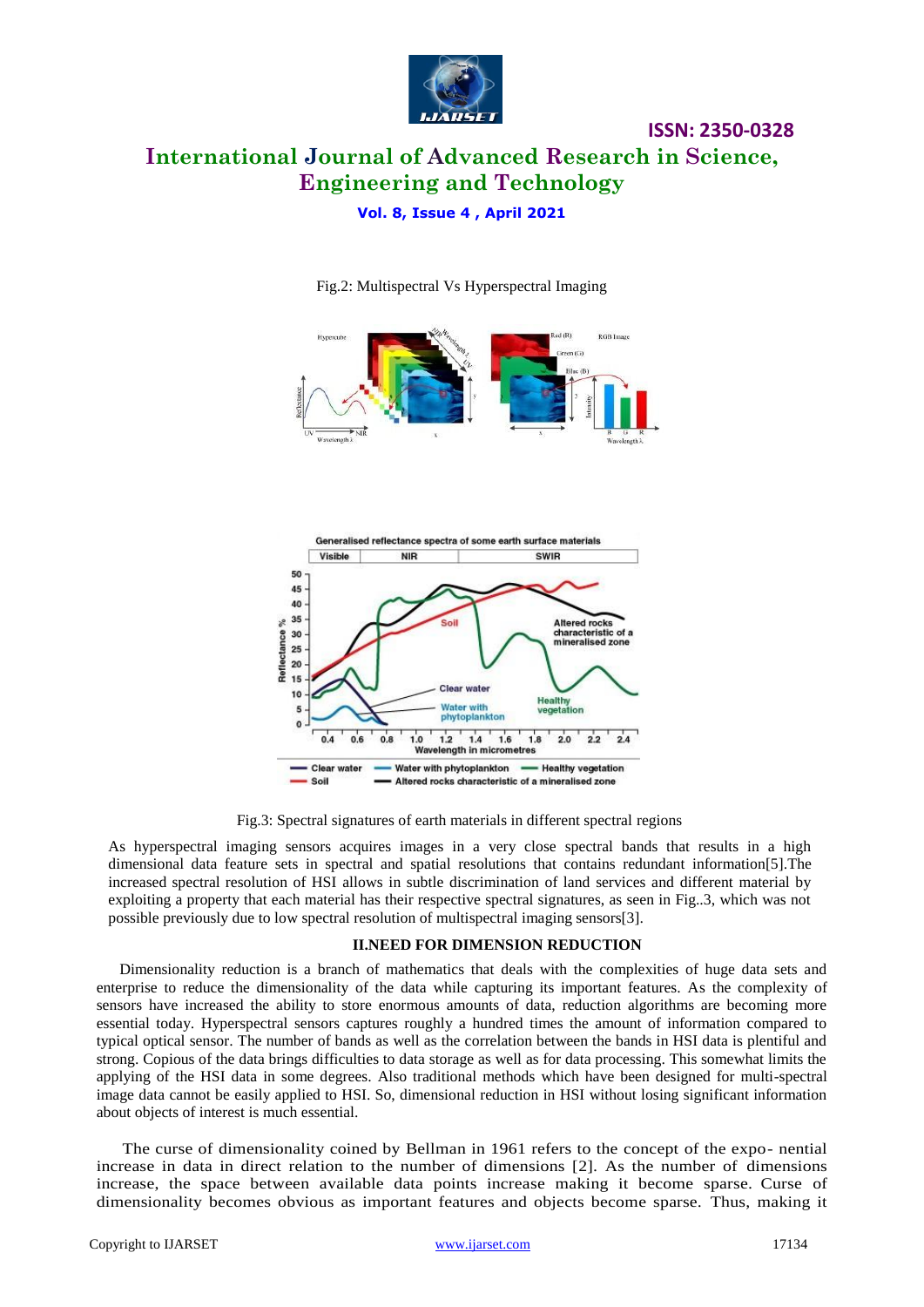

### **International Journal of Advanced Research in Science, Engineering and Technology**

### **Vol. 8, Issue 4 , April 2021**

difficult to process the data efficiently with machine learning techniques. To solve this issue, dimensionality reduction techniques are necessary as a critical pre-processing step to prepare the data for further processing and analysis.

### **III. DIMENSIONALITY REDUCTION TECHNIQUES**

#### **A. Principal Component Analysis (PCA)**

As mentioned above, hyperspectral data sets contain highly correlated spectral bands and often having redundant information. Based on this fact, most researchers across the globe [3, 4] have been using Principal Component Analysis (PCA) to extract the band dependency or correlation through statistical properties. [5] Practical implementation of this algorithm was based on [6].

$$
X_{i} = [x_{1}, x_{2}, x_{3}, \dots, x_{N}]^{T}
$$
  
\n
$$
i
$$
  
\n
$$
M=1/M\sum i= to N[x_{1}, x_{2}, x_{3}, \dots, x_{N}]^{T}
$$
  
\n(1)

In Eq 1,  $X_i$  represents a vector of pixels for all the dimensions at a specific pixel location *i*. Similarly,  $x_i$ represents each pixel in the respective  $\hat{i}^{th}$  dimension and the total number of dimensions are *N*. Total number of pixel vectors depend on the size of each band  $M = m * n$  where *m* is the number of rows and *n* is the number of columns. The PCA depends on the eigenvalue decomposition of the covariance matrix and Eq (4) represents the decomposition.

$$
C_x = ADA^T
$$
 (3)  
where  $D = diag(\lambda_1, \lambda_2, \lambda_3, \dots, \lambda_N)(4)$ 

is the diagonal matrix of eigenvalues  $\lambda_i$ ,  $i = 1, 2, 3, \dots N$  of the covariance matrix  $C_x$ . A is the orthonormal matrix with eigenvectors  $a_k(k = 1, 2, ...)$ . Each PCA pixel vector after the transformation is defined by:  $y_I = A^T x_I (I = 1, 2, 3, ..., M),$  (5)

Each of these transformed pixel vectors contain compressed information of the entire data set and only a first few bands contribute to useful information. However, the number of vectors to be chosen for each data set varies with size and dimensions of the data set.

#### **B. Independent Component Analysis (ICA)**

Similar to PCA, there are many other methods which were formulated to avoid negative values in the transformed pixels due to the orthogonality constraint[7]. The primary assump- tion for ICA is to have a statistically independent input data at any given time with at most one source is a Gaussian source. The goal of ICA is to create maximally independent compo- nents for an given data[8, 9] and this method is based on the blind source separation[9]. ICA representation of the images is based on [10],

$$
x = As,\tag{6}
$$

where  $x_i = \sum_{j=1}^{n} N_{a_{ij}s_j}$  is a pixel in an image, A is a basis function matrix and s is image source.

 $x_i$  is represented as a linear combination of each image source  $s_j$  and weight coefficient  $a_{ij}$ . *N* is the number of image sources in the data set. All pixels of each image source as linearly transformed with a matrix of filters *W* , so that the resulting vector:

$$
u = Wx,\tag{7}
$$

recovers the underlying causes, s, in a different order and re-scaled. It shows partial hindrance to process data with noise and becomes computationally expensive with hyper spectral data.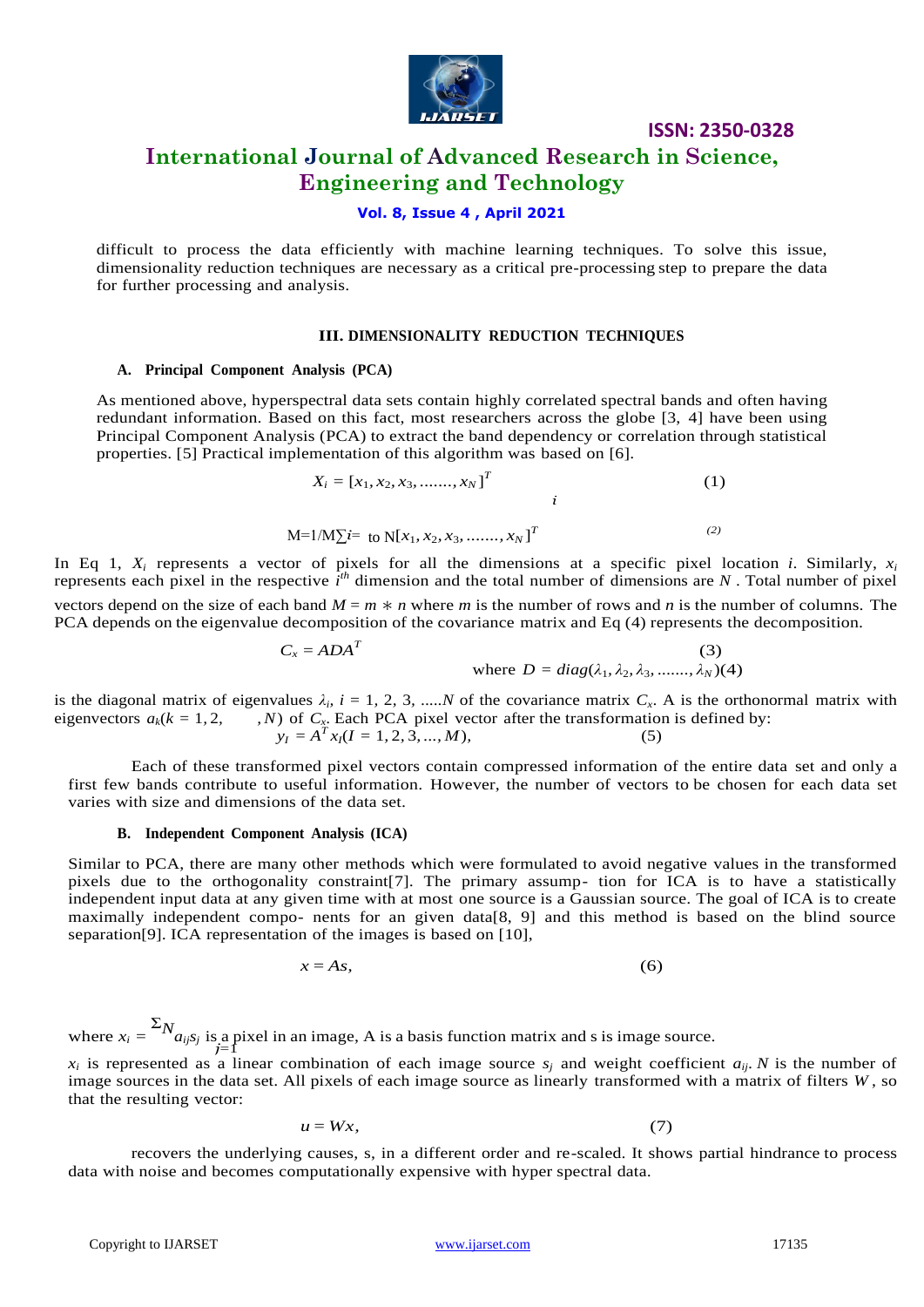

### **International Journal of Advanced Research in Science, Engineering and Technology**

### **Vol. 8, Issue 4 , April 2021**

### **C. Non Negative Matrix factorization (NMF)**

The canonical methods mentioned above are examples of low rank approximations. Later, Paatero and Tapper [14] contributed a novel framework named Positive Matrix Factorization, which was later supported by Lee and Seung[15] as Non Negative Matrix Factorization. NMF incorporates non-negativity constraint on the data and factorizes the matrices. This yields parts-based representation and interpretability of the factorized matrices. The NMF that was implemented in this paper was based on Lee and Seungs multiplicative updating rules with alternating least squares algorithm.

Given a data matrix *X*  $\epsilon$  R≥0<sup>*M*×*N*, *M*<sub>2</sub>is number of rows and also equivalent to the dimension of a random vector *x<sub>j</sub>*, *j*</sup>  $= 1, 2, 3, \ldots, N$ . *N* is number of columns for matrix *X* and also equivalent to the number of random vector observations . NMF decomposes the matrix *X* into non-negative  $(M \times L)$  basis matrix *U* and  $(L \times N)$  coefficient matrix *V* . Where:

$$
U = [u_1, u_2, u_3, \dots, u_L] \epsilon R \ge 0 \qquad M \times L \qquad (8)
$$
  

$$
V = [v_1, v_2, v_3, \dots, v_N] \epsilon R \ge 0 \qquad X \qquad \ge 0
$$

The multiplicative updating rules for every iteration of *UV calculation* are:

$$
\mathbf{V}^{-}i j = V_{ij} \frac{(U^{T} X)_{ij}}{(U^{T} U V)}
$$
(10)

$$
\overline{U} \mathbf{i} \mathbf{j} = U \mathbf{i} \mathbf{j} \frac{(X V^T) \mathbf{i} \mathbf{j}}{(UV V^T)}
$$
(11)

and the objective function of the method to minimize the error approximation is:

$$
F = min(U,V) \mid |X - UV| \mid_{Frob.} (12)
$$

The initial condition for a stable and accurate algorithm is to have

#### $L \ll \min(M, N)$ .

NMF was also used for hyperspectral image data sets in comparison with other prevailing dimensionality reduction techniques. However, this method also has it down- sides, the initialization of this method creates a non-unique solution and the multiplicative update rules converges to a local minimum of the objective function.

#### **D. Truncated Singular Value Decomposition (SVD)**

The original Singular value decomposition (SVD) is a matrix decomposition method used for reducing a matrix into 3 separate matrices[17]. Equation(3.15) is the SVD equation:

$$
A = USV^T \tag{13}
$$

SVD can be used as a dimensionality reduction method in which it is referred to as truncated SVD. A reduced rank approximation to *A* can be found by setting the first *k*  largest singular value  $(0 < k < n)$  along with the corresponding left singular vector and right singular vector [20]. Then a matrix U of size  $m \times k$  with reduced number of dimensions *k* can be derived. Equation (3.X) shows the truncated, reduced SVD, as follow: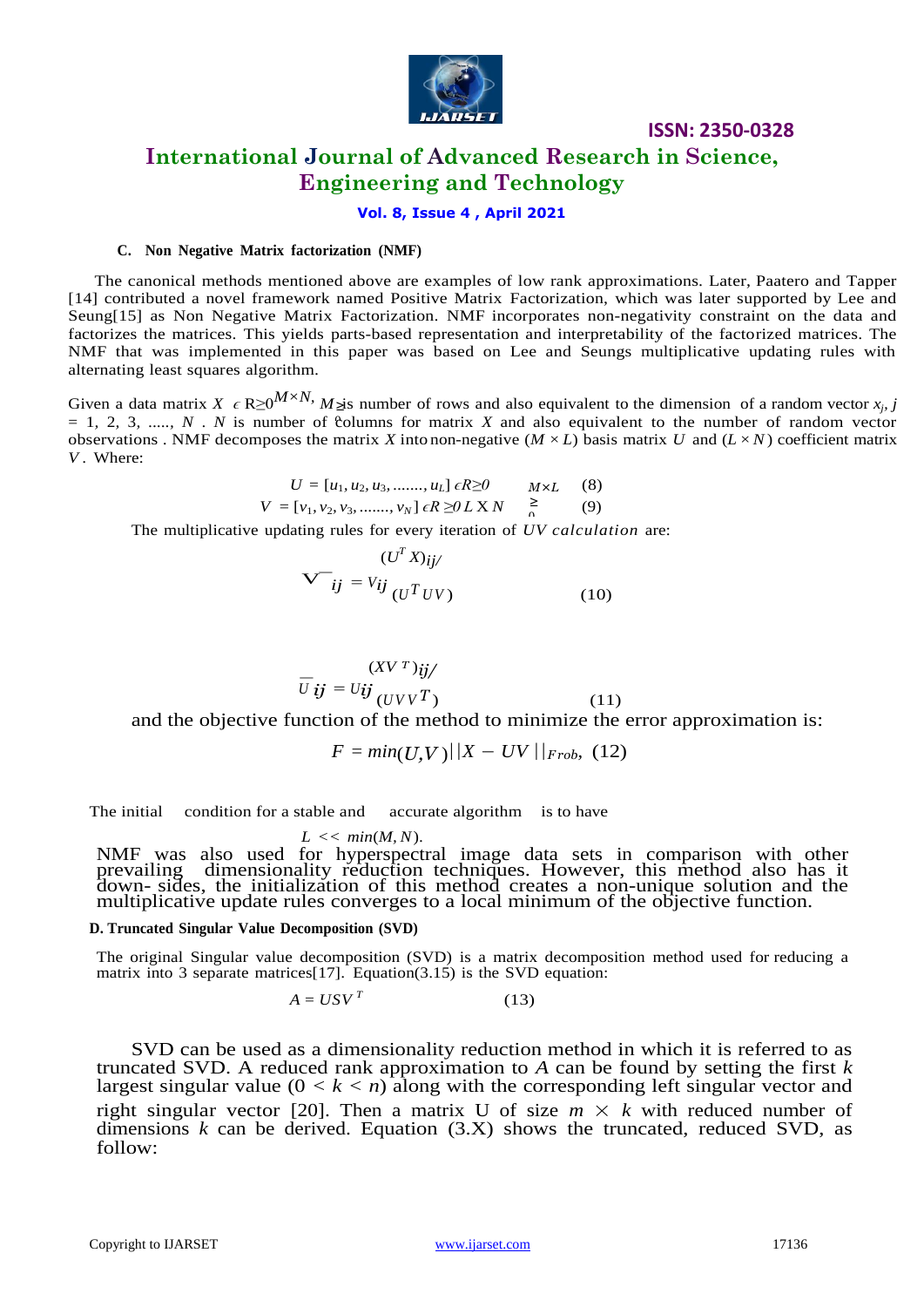

### **ISSN: 2350-0328 International Journal of Advanced Research in Science, Engineering and Technology**

### **Vol. 8, Issue 4 , April 2021**

*kx*<sub>*n*</sub>  $\times$  *n*  $\cdot$  *kSk*<sub>*k*</sub> $\times$ *k*<sup>*V*</sup> *T* 

 $(14)$ 

#### **E. Clustering**

Clustering is an unsupervised machine learning method that partitions data points into groups(clusters) with similar features. There are two types of clustering, soft clustering and hard clustering. In hard clustering, any one data point belongs to a single cluster with no overlapping between clusters[15]. Soft clustering differs as each data point can be associated to more than one cluster at a time, hence overlapping between clusters is allowed[16]. Each data point has a degree of membership  $u_{ij}$  representing the probabilities of belonging to each cluster, with the summation of the probabilities( $u_{ij}$ ) equating to 1. This soft clustering method may also be referred to as fuzzy clustering. For this article, K-means (hard clustering algorithm) and Fuzzy C-Means (soft clustering algorithm) was used for classification of the hyperspectraldataset.

### **IV. CONCLUSIONS**

All the dimensionality reductions were efficient in reducing the size of data. The efficiency decreased with increase in *L* dimensions. Out of all, NMF showed consistency with both clus-tering algorithms with increase in *L*  value. With this available data, correct number of L dimensions is still difficult to determine. Missing features from reducing the data can lead to misclassification or misinterpretation. Therefore, properly selecting the correct spectral bands is crucial and it is important for dimensionality reduction techniques to preserve the quality of the data and the structural integrity. The Dimensionality Reduction of Hyperspectral Imaging using Deep Learning is an ICAstationed feature extraction method that extracts independent components later detects targets for various data sets of hyper spectral imaging sensors.

#### **REFERENCES**

 "Band Selection for Dimension Reduction in Hyper Spectral Image Using Integrated Information Gain and Principal Components Analysis Technique "on International Journal of Machine Learning and Computing, Vol. 2, No. 3, June 2012

Addison-Wesley Publishing Company. pp.148-56.

- Anthony J. Bell, Terrence J. Sejnowski, The independent components of natural scenes are edge filters, Vision Research, Volume 37, Issue 23, 1997, Pages 3327-3338, ISSN 0042-6989.
- Asgeir Bjorgan,Lise Lyngsnes Randeberg ,"Real-Time Noise Removal for Line-Scanning Hyperspectral Devices Using a Minimum Noise Fraction-Based Approach". Sensors 2015, 15, 3362-3378. OPEN ACCESS sensors ISSN 1424-8220 [www.mdpi.com/journal/sensors.](http://www.mdpi.com/journal/sensors)
- Bezdek, J.C. Partition Recognition with Fuzzy Objective Function Algorithms; Plenum Press: NewYork, NY, USA, 1981.
	- Bioucas-Dias, J. M., Plaza, A., Camps-Valls, G., Scheunders, P., Nasrabadi, N., & Chanussot, J. Hyperspectral remote sensing data analysis and future challenges. IEEE Geoscience and remote sensing magazine, 1(2), 6-36.
- C. Lee and D. A. Landgrebe, -Analyzing high-dimensional multispectral data, IEEE Trans. Geosci. Remote Sens., vol. 31, no. 4, pp. 792–800, Jul. 1993
- D. Lee and H. Seung, Learning the Parts of Objects by Non-Negative Matrix Factor- ization, Nature, vol. 401, no. 6755, pp. 788-791, 1999.
- Deepa.P and K.Thilagavathi, "Data reduction Techniques of hyperspectral images: A comparative study", in IEEE Explore. DOI: 10. 1109 / ICSCN. 2015. 7219866. (Published in International Conference on Signal Processing, Communication and Networking (ICSCN-2015).
	- Gonzalez, R., and R. Woods. 1993. Digital image process- in. Reading, Massachusetts,
- Hyperspectral Remote Sensing Scenes. (n.d.). Retrieved from <http://www.ehu.eus/> ccwintco/index.php/Hyperspectral Remote Sensing Scenes
- Hyperspectral Remote Sensing-SPIE APRS Symposium 2016. Presymposium Tutorial.
- Hyvrinen, A., & Oja, E. (2000). Independent component analysis: algorithms and ap- plications. Neural networks, 13(4-5), 411-430.
- Jolliffe.I "Principal Component Analysis"(2ed., Springer,2002) (518s)\_MVSa.pdf
- K.Thilagavathi, R.Nagendran,"Remote Sensing Methods for Forestry Applications A Survey", International Journal for Science and Advance Research in Technology, Volume 3, Issue 5 in May 2017. ISSN [Online]: 2395-1052.
- Kitti Koonsanit, Chuleerat Jaruskulchai, and Apisit Eiumnoh,
- Klema, V., & Laub, A. (1980). The singular value decomposition: Its computation and some applications. IEEE Transactions on Automatic Control, 25(2), 164-176. doi:10.1109/tac.1980.1102314
- L. Zhang, Y. Zhong, B. Huang, J. Gong, and P. Li, "Dimensionality reduction based on clonal selection for hyperspectral imagery," IEEE Trans. Geosci. Remote Sens., vol. 45, no. 12, pp. 4172–4186, Dec. 2007.